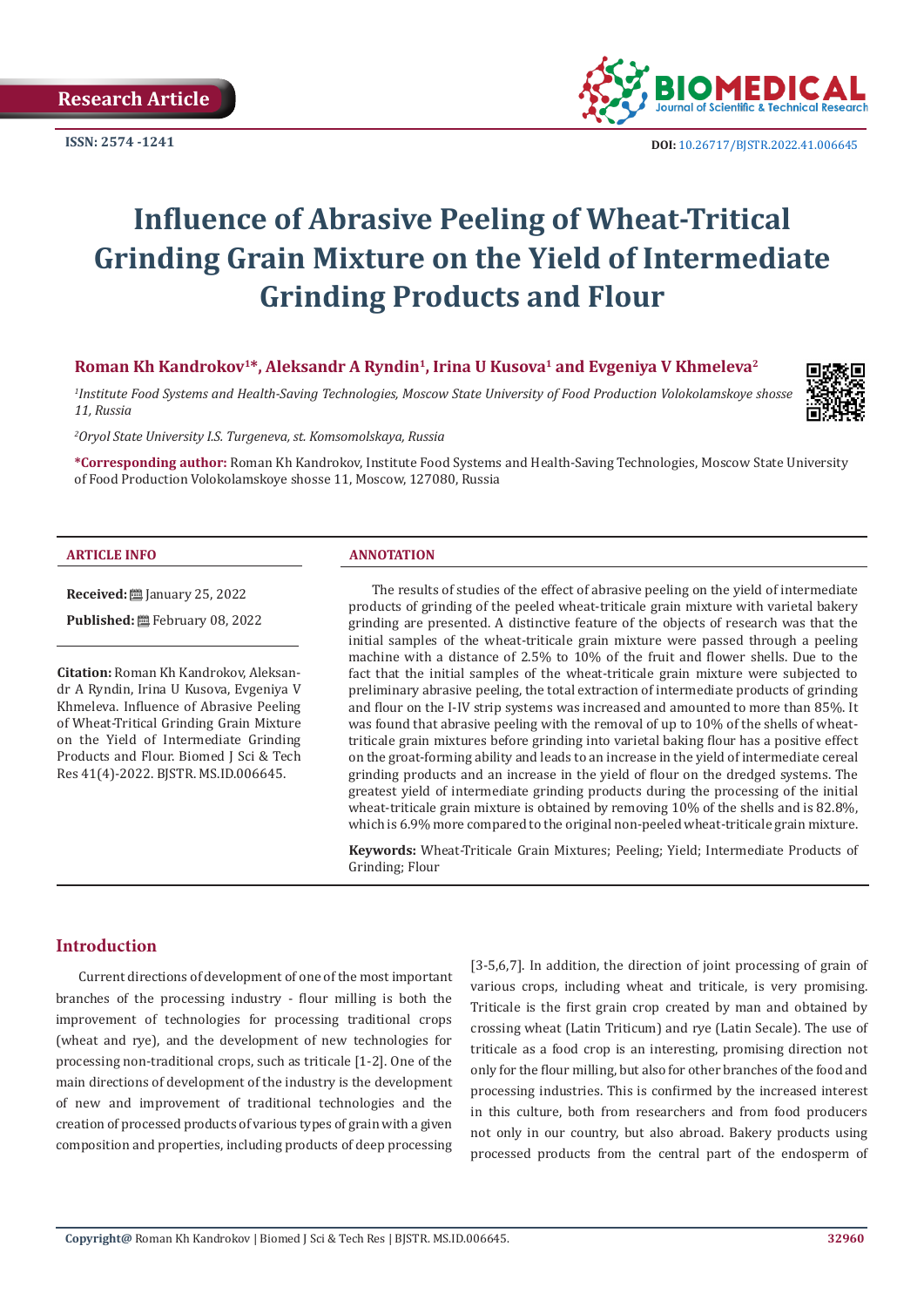triticale grain are characterized by increased nutrition due to a higher protein content and essential amino acids, in particular the main limiting acid - lysine [8-11]. The combination of positive properties of rye - a high content of biologically active aromatic substances and wheat - the rheological properties of the dough, allow making food products of mass consumption from processed products of triticale grain and mixtures based on it.

At the same time, the technological properties of baking flour obtained from various grain mixtures, including wheat-triticale grain grinding mixture, remain poorly understood. Peeling of the wheat-triticale grain mixture during varietal bakery grinding is carried out for maximum cleaning of the grain surface from dust, dirt, mold, bacteria, as well as reducing and simplifying the length of the technological scheme [12-14]. Removal of surface shells with the use of peeling machines allows, in addition, to reduce the number of peeling and grinding systems and reduce the technological process of processing the milling wheat-triticale grain mixture into flour.

When using abrasive peeling in the finished product, the number of shell particles is reduced, and its appearance is improved [15,16]. The ash content of the milling grain mixture of wheat and triticale decreases after peeling. Removal of membranes allows: get a more solid and hygienic clean product; - to obtain from the stripped systems bakery flour with a higher index of whiteness; - significantly reduce the number of grinding and sieve systems, simplify the technological scheme of grinding. In addition, it should be noted that in the process of peeling from the surface of the grain, not only impurities are removed, but also part of the fruit and seed shells. This, on the one hand, has a positive effect on reducing the process of moistening the grain, but on the other, due to the exposure of the endosperm and injury to the germ of the grain, it can lead to a loss of its viability, which is not given enough attention.

In this regard, additional studies of the peeling process and its effect on the properties of wheat grain are required [14]. The purpose of our research is to determine the effect of abrasive peeling on the yield of intermediate products of grinding and flour in the processing of peeled wheat-tritical grain mixture in varietal bakery grinding.

# **Research Materials and Methods**

In studies conducted at the Department of Grains, Bakery and Confectionery Technologies of the Federal State Budgetary Educational Institution of Higher Education "MSUPP" and at the Department of Food Technologies and Organization of Restaurant Business at the I.S. Turgenev Oryol State University, experiments were conducted to determine the effect of the degree of peeling of the wheat-triticale grain mixture on the output of intermediate

grinding products. The objects of research were wheat of the "Radmira" variety and triticale of the "Nemchinovsky 56" variety, bred by breeders of the Federal Research Center "Nemchinovka" and differing from other wheat varieties by the increased protein content of the 2020 harvest. The main physical, chemical and chemical parameters of the initial wheat-triticale grain mixture are as follows: humidity - 11.2%, ash content - 1.83%, protein content - 13.2%, gluten content - 23.8%, gluten quality - 79 units of the device, vitreousness - 46% and drop rate - 354 seconds. When preparing the wheat-tritical grain mixture for laboratory grinding as a hydrothermal treatment (GTO), a mandatory operation for varietal grinding, cold conditioning was used as the most common method and the cheapest method. After hydrothermal treatment, abrasive peeling was carried out before grinding wheat-tritical grain mixtures. For grinding, a laboratory grinding mill MLP-4 with rifled rollers with a groove arrangement of the back along the back was used.

The main mechanical and kinematic indicators of the mill MLP-4 with rifled rollers are as follows: productivity - up to 100 kg / h, the speed of the fast-rotating roller is 4.5 m / s, the differential is 1.75, the location of the backrest grooves, the number of grooves on the 1<sup>st</sup> linear centimeter - 8 pieces, the slope of the grooves is 8%.

The intervalian clearance on the I drain system was 700 μm, on the II drana system - 300 μm, on the III drana system - 150 μm and on the IV dranaya system - 100 μm. When conducting studies to determine the effect of the number of removed shells in abrasive peeling of wheat-triticale grain mixtures on the yield of intermediate products of grinding, laboratory grindings of shelled wheat-triticale grain mixtures were carried out with preliminary removal of shells in the amount of 2.5%, 5.0%, 7.5%, 10% and a control sample without peeling.

Next, laboratory grindings were carried out and 4 of the 5 main, cereal-forming dredge systems were modeled when grinding the initial wheat-triticale mixture and peeled wheat-triticale grain mixtures. The data obtained to determine the effect of abrasive peeling on the grain-forming ability of peeled wheat-triticale grain mixtures are presented in (Tables 1-5).

As can be seen from (Table 1), the yield of intermediate grinding products during the processing of the initial wheat-triticale grain mixture without peeling, sent for grinding to grinding systems, was 63.6%, the yield of wheat-triticale flour was 12.0%, the yield of a similar product sent to the V draught system was 19.3%. As can be seen from Table 2, the yield of intermediate grinding products during the processing of a peeled wheat-triticale grain mixture with a removal of 2.5%, sent for grinding to grinding systems was 67.4%, the yield of wheat-triticale flour was 12.1%, the yield of a similar product sent to the V strip system was 17.8%.As can be seen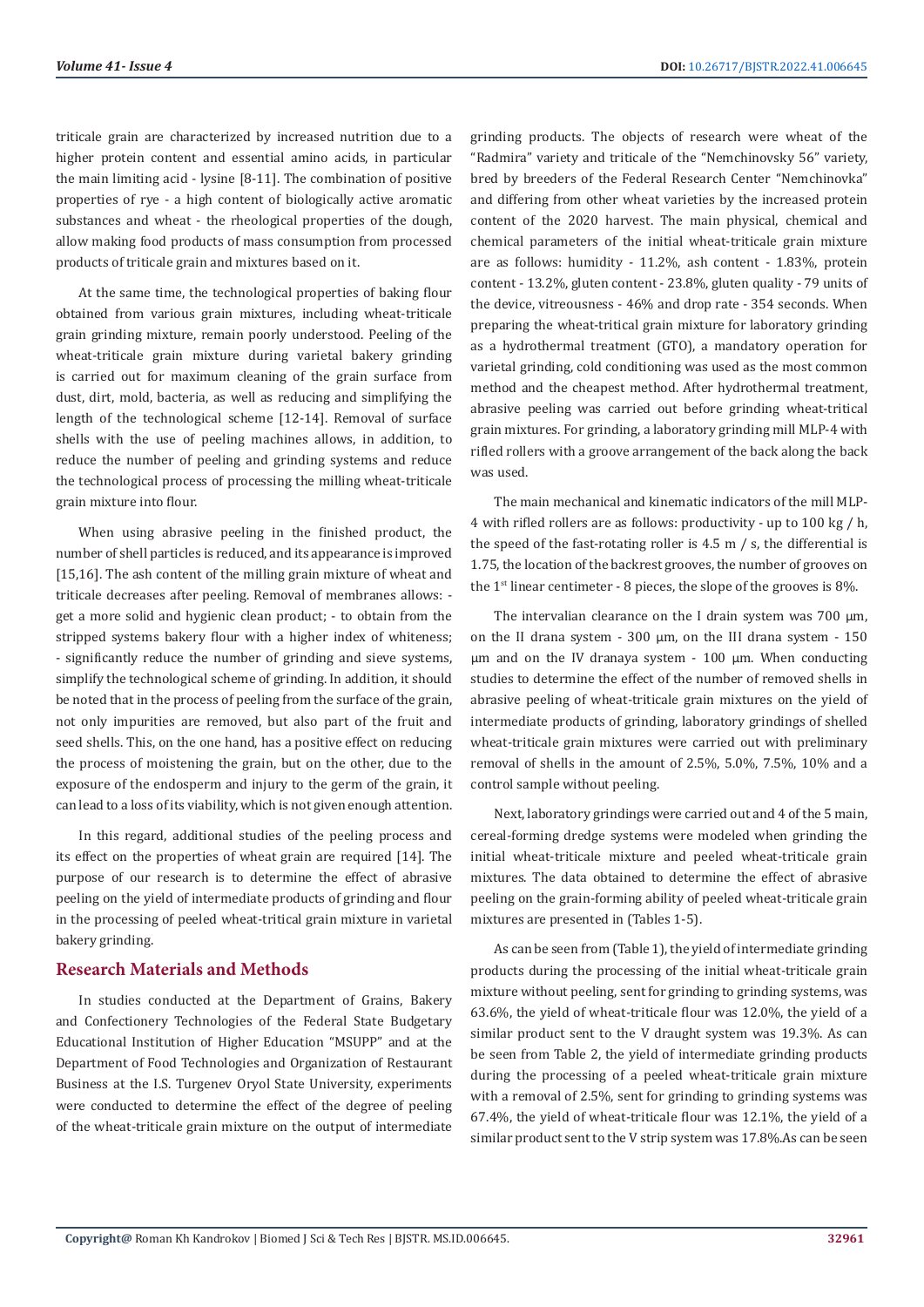from (Table 3), the yield of intermediate grinding products during the processing of a peeled wheat-triticale grain mixture with a removal of 5.0%, sent for grinding to grinding systems was 65.3%, the yield of wheat-triticale flour was 12.5%, the yield of a similar product sent to the V strip system was 17.1%. As can be seen from (Table 4), the yield of intermediate grinding products during the processing of a peeled wheat-triticale grain mixture with a removal of 7.5%, sent for grinding to grinding systems was 67.6%, the yield of wheat-triticale flour was 13.3%, the yield of a similar product sent to the V draught system was 16.9%. As can be seen from (Table 5), the yield of intermediate grinding products during the processing of a peeled wheat-triticale grain mixture with a removal of 10.0%, sent for grinding to grinding systems was 68.7%, the yield of wheat-triticale flour was 14.1%, the yield of a similar product sent to the V strip system was 15.4%. Thus, according to the results of the studies, it was found that the greatest yield of intermediate products of grinding and flour during the processing of the wheattriticale grain mixture is obtained by removing 10% of the shells and is 82.8%, which is 6.9% more compared to the original nonpeeled grain.

**Table 1:** Yield of intermediate products of grinding and flour of the initial wheat-triticale grain mixture without peeling.

| Technological system, the<br>value of the inter-roller<br>Gap, mm | Yield of Intermediate Products, % |                 |                      |                  |
|-------------------------------------------------------------------|-----------------------------------|-----------------|----------------------|------------------|
|                                                                   | Gathering $850 \mu m$             | Gatherin 425 µm | Gatherin $132 \mu m$ | Pass $132 \mu m$ |
| I frayed system, 0.70                                             | 87,2                              | 6,9             | 1,9                  | 2,5              |
| II frayed system, 0.30                                            | 67,6                              | 9,2             | 3,1                  | 3,3              |
| III frayed system, 0.15                                           | 38,9                              | 21,3            | 5,9                  | 3,9              |
| IV frayed system, 0.10                                            | 19,3                              | 10,9            | 4,4                  | 2,3              |
| Total:                                                            |                                   | 48,3            | 15,3                 | 12,0             |

**Table 2:** The yield of intermediate products of grinding and flour during the processing of hulled wheat-triticale grainmixtures with the removal of 2.5% of the shells.

| Technological system, the<br>value of the inter-roller<br>Gap, mm | Yield of Intermediate Products, % |                       |                       |                  |
|-------------------------------------------------------------------|-----------------------------------|-----------------------|-----------------------|------------------|
|                                                                   | Gathering $850 \mu m$             | Gathering $425 \mu m$ | Gathering $132 \mu m$ | Pass $132 \mu m$ |
| I frayed system, 0.70                                             | 88,4                              | 7.8                   | 2,2                   | 2,6              |
| II frayed system, 0.30                                            | 61,3                              | 13.7                  | 3,9                   | 2.3              |
| III frayed system, 0.15                                           | 23,2                              | 22,3                  | 4,8                   | 4,9              |
| IV frayed system, 0.10                                            | 17,8                              | 8.4                   | 3,8                   | 2,3              |
| Total:                                                            |                                   | 52.2                  | 15,2                  | 12.1             |

**Table 3:** The yield of intermediate products of grinding and flour during the processing of hulled wheat-triticale grain mixtures with the removal of 5.0% of the shells.

| Technological system, the<br>value of the inter-roller<br>Gap, mm | Yield of Intermediate Products, % |                       |                       |                  |
|-------------------------------------------------------------------|-----------------------------------|-----------------------|-----------------------|------------------|
|                                                                   | Gathering $850 \mu m$             | Gathering $425 \mu m$ | Gathering $132 \mu m$ | Pass $132 \mu m$ |
| I frayed system, 0.70                                             | 85,5                              | 9,3                   | 2,9                   | 2,3              |
| II frayed system, 0.30                                            | 67,8                              | 12,1                  | 3,6                   | 2.6              |
| III frayed system, 0.15                                           | 26,7                              | 20,2                  | 5,0                   | 4,9              |
| IV frayed system, 0.10                                            | 17,1                              | 10.0                  | 2,2                   | 2,7              |
| Total:                                                            |                                   | 51,6                  | 13,7                  | 12.5             |

**Table 4:** The yield of intermediate products of grinding and flour during the processing of hulled wheat-triticale grain mixtures with the removal of 7.5% of the shells.

| Technological system, the<br>value of the inter-roller<br>Gap, mm | Yield of Intermediate Products, % |                       |                       |                  |
|-------------------------------------------------------------------|-----------------------------------|-----------------------|-----------------------|------------------|
|                                                                   | Gathering $850 \mu m$             | Gathering $425 \mu m$ | Gathering $132 \mu m$ | Pass $132 \mu m$ |
| I frayed system, 0.70                                             | 83,1                              | 10.7                  | 3,3                   | 2.9              |
| II frayed system, 0.30                                            | 55,6                              | 15.4                  | 4,6                   | 3.2              |
| III frayed system, 0.15                                           | 23,8                              | 20.3                  | 6,5                   | 4.7              |
| IV frayed system, 0.10                                            | 16,9                              | 4,1                   | 2,7                   | 2,5              |
| Total:                                                            |                                   | 50,5                  | 17,1                  | 13,3             |